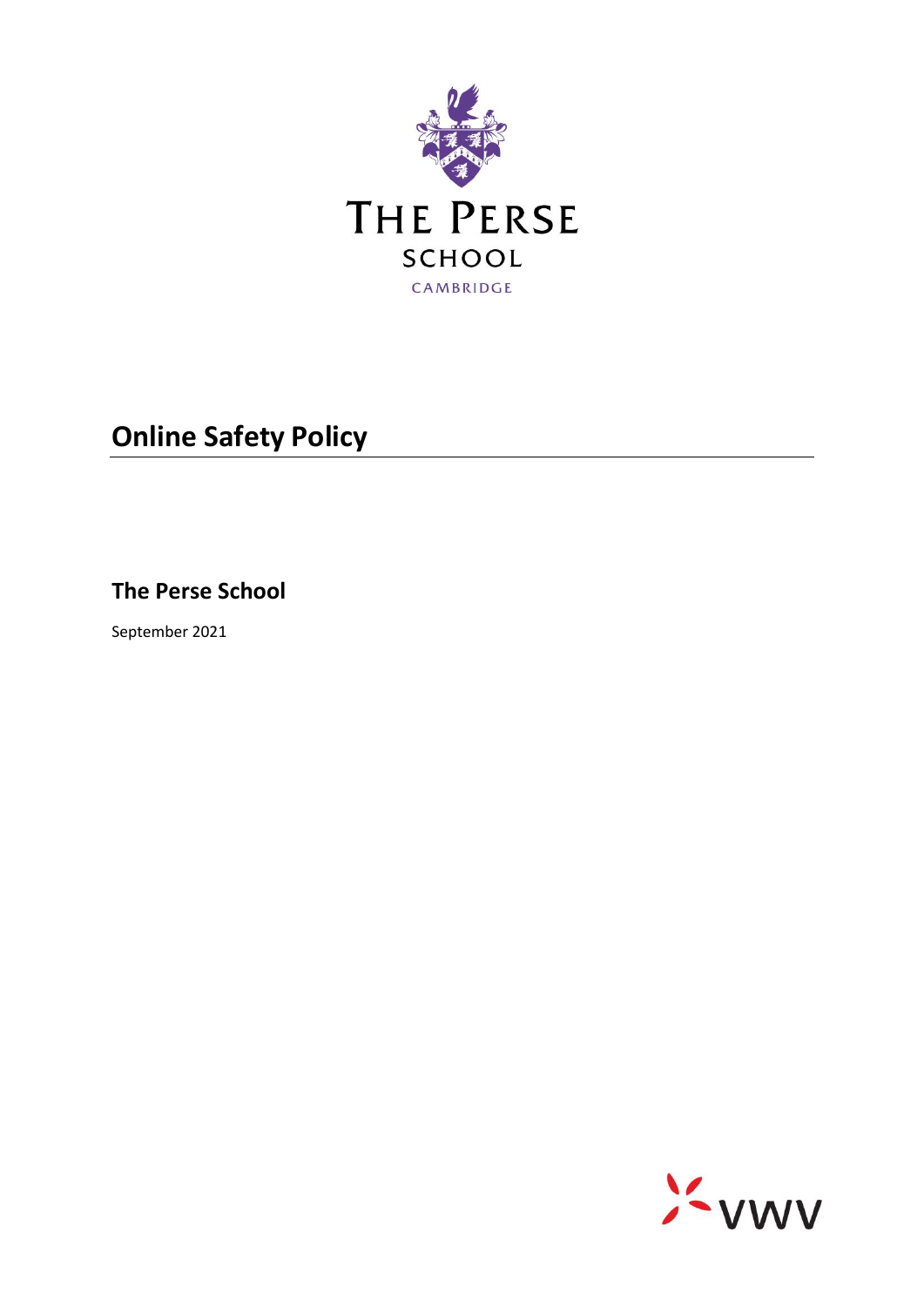# **Contents**

| 3  |  |
|----|--|
|    |  |
| 5  |  |
| 6  |  |
|    |  |
| 8  |  |
| 9  |  |
| 10 |  |
| 11 |  |
| 12 |  |
| 13 |  |
| 14 |  |
| 15 |  |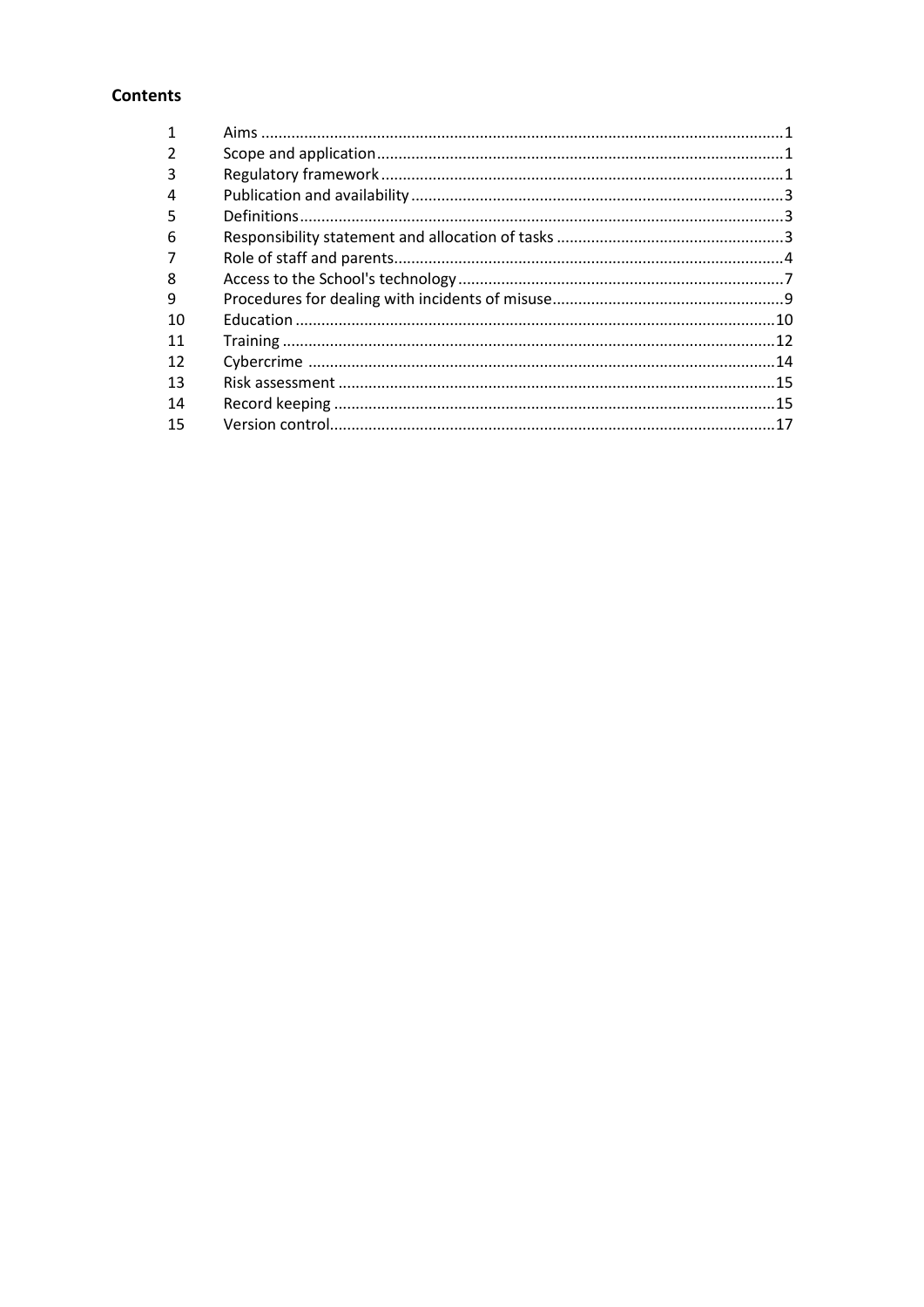## <span id="page-2-0"></span>1 **Aims**

- 1.1 This is the online safety policy of The Perse School (**the School**). The School comprises the **Relevant Schools** (the Perse Pelican Nursery and Pre Preparatory School including the EYFS setting (**Pelican School**), the Perse Preparatory School (**Prep School**) and the Perse Upper School (**Upper School**)).
- 1.2 The aim of this policy is to promote and safeguard the welfare of all pupils through the implementation of an effective online safety strategy which:
	- 1.2.1 protects the whole School community from illegal, inappropriate and harmful content or contact;
	- 1.2.2 educates the whole School community about their access to and use of technology;
	- 1.2.3 establishes effective mechanisms to identify, intervene and escalate incidents where appropriate; and
	- 1.2.4 promotes a whole school culture of safety, equality and protection.
- 1.3 This policy forms part of the School's whole school approach to promoting child safeguarding and wellbeing, which seeks to ensure that the best interests of pupils underpins and is at the heart of all decisions, systems, processes and policies.
- 1.4 Online safety is a running and interrelated theme throughout many of the School's policies and procedures (including its *Safeguarding and Child Protection Policy* and Procedures) and careful consideration has been given to ensure that it is also reflected in the School's curriculum, teacher training and any parental engagement, as well as the role and responsibility of the School's Designated Safeguarding Lead.

#### <span id="page-2-1"></span>2 **Scope and application**

- 2.1 This policy applies to the whole School including the Early Years Foundation Stage (**EYFS**).
- 2.2 This policy applies to all members of the School community, including staff and volunteers, pupils, parents and visitors, who have access to the School's technology whether on or off School premises, or otherwise use technology in a way which affects the welfare of other pupils or any member of the School community or where the culture or reputation of the School is put at risk.

#### <span id="page-2-2"></span>3 **Regulatory framework**

- 3.1 This policy has been prepared to meet the School's responsibilities under:
	- 3.1.1 Education (Independent School Standards) Regulations 2014;
	- 3.1.2 Statutory framework for the Early Years Foundation Stage (DfE, September 2021);
	- 3.1.3 Education and Skills Act 2008;
	- 3.1.4 Childcare Act 2006;
	- 3.1.5 Data Protection Act 2018 and UK General Data Protection Regulation (UK GDPR); and
	- 3.1.6 Equality Act 2010.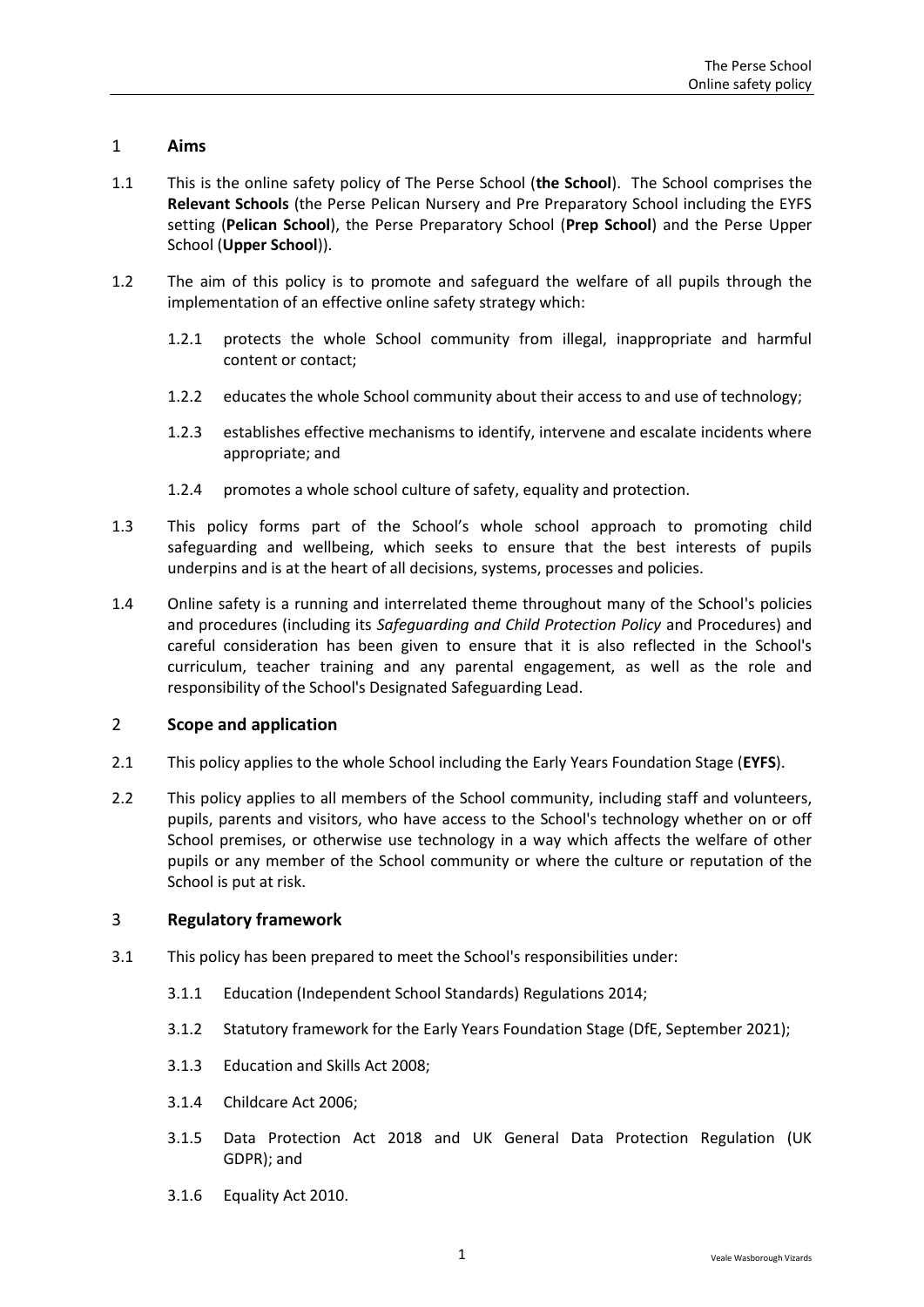- 3.2 This policy has regard to the following guidance and advice:
	- 3.2.1 [Keeping children safe in education \(DfE, September 2021\);](https://www.gov.uk/government/publications/keeping-children-safe-in-education--2)
	- 3.2.2 [Preventing and tackling bullying \(DfE, July 2017\);](https://www.gov.uk/government/publications/preventing-and-tackling-bullying)
	- 3.2.3 [Sharing nudes and semi-nudes: advice for education settings](https://www.gov.uk/government/publications/sharing-nudes-and-semi-nudes-advice-for-education-settings-working-with-children-and-young-people) working with children [and young people \(December 2020\);](https://www.gov.uk/government/publications/sharing-nudes-and-semi-nudes-advice-for-education-settings-working-with-children-and-young-people)
	- 3.2.4 [Revised Prevent duty guidance: for England and Wales](https://www.gov.uk/government/publications/prevent-duty-guidance/revised-prevent-duty-guidance-for-england-and-wales) (Home Office, April 2021);
	- 3.2.5 [Channel duty guidance: protecting vulnerable people from being drawn into](https://www.gov.uk/government/publications/channel-guidance)  [terrorism \(Home Office, February 2021\).](https://www.gov.uk/government/publications/channel-guidance)
	- 3.2.6 [Sexual violence and sexual harassment between children in schools and colleges](https://www.gov.uk/government/publications/sexual-violence-and-sexual-harassment-between-children-in-schools-and-colleges)  [\(DfE, September 2021\);](https://www.gov.uk/government/publications/sexual-violence-and-sexual-harassment-between-children-in-schools-and-colleges)
	- 3.2.7 [Relationships Education, Relationships and Sex Education \(RSE\) and Health](https://www.gov.uk/government/publications/relationships-education-relationships-and-sex-education-rse-and-health-education)  [Education guidance \(DfE, February 2019\);](https://www.gov.uk/government/publications/relationships-education-relationships-and-sex-education-rse-and-health-education)
	- 3.2.8 [Searching, screening and confiscation: advice for schools \(DfE, January 2018\);](https://www.gov.uk/government/publications/searching-screening-and-confiscation)
	- 3.2.1 [Teaching online safety in schools](https://www.gov.uk/government/publications/teaching-online-safety-in-schools) (DfE, June 2019);
	- 3.2.2 [Harmful online challenges and online hoaxes](https://www.gov.uk/government/publications/harmful-online-challenges-and-online-hoaxes) (DfE, February 2021);
	- 3.2.3 [Online safety guidance if you own or manage an online platform](https://www.gov.uk/government/collections/online-safety-guidance-if-you-own-or-manage-an-online-platform) (DfDCMS, June 2021);
	- 3.2.4 A [business guide for protecting children on your online platform](https://www.gov.uk/government/collections/a-business-guide-for-protecting-children-on-your-online-platform) (DfDCMS, June 2021); and
	- 3.2.5 [Online safety audit tool](https://www.gov.uk/government/publications/ukcis-online-safety-audit-tool) (UKCIS, August 2020).
- <span id="page-3-0"></span>3.3 The following School policies, procedures and resource materials are relevant to this policy:
	- 3.3.1 Acceptable Use of ICT Policy for Pupils;
	- 3.3.2 Acceptable Use of ICT Policy for Staff and Social Media Policy;
	- 3.3.3 Safeguarding and Child Protection Policy;
	- 3.3.4 Anti-Bullying Policy (Pupils);
	- 3.3.5 Risk Assessment Policy for Pupil Welfare;
	- 3.3.6 Staff Code of Conduct and Whistleblowing Policy;
	- 3.3.7 Data Protection Policy for Staff;
	- 3.3.8 Relationships Education and Relationships and Sex Education policy; and
	- 3.3.9 Information Security and Sharing Data Guidance.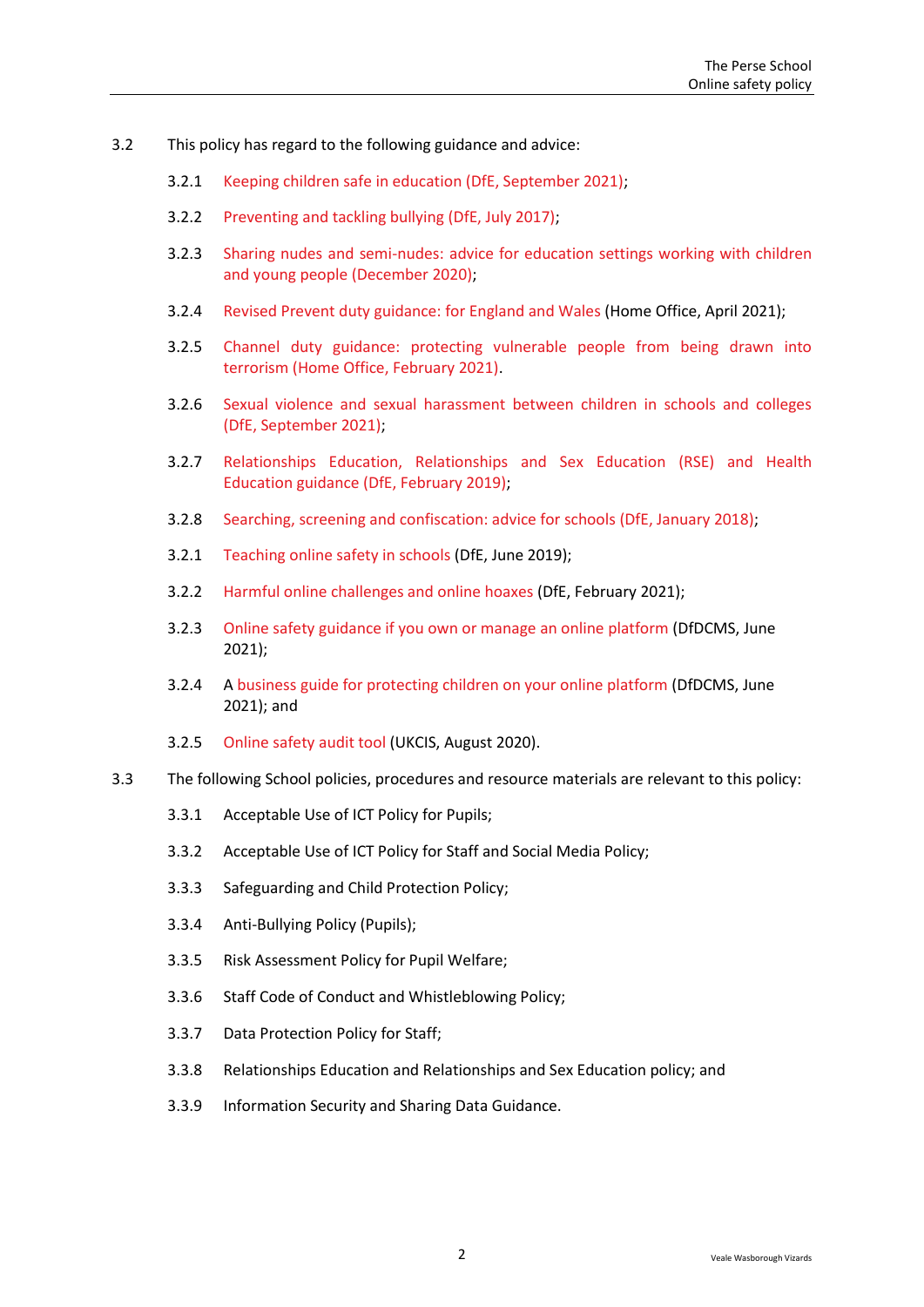## 4 **Publication and availability**

- 4.1 This policy is published on the School website.
- 4.2 This policy is available in hard copy on request.
- 4.3 A copy of the policy is available for inspection from the school office during the School day.
- 4.4 This policy can be made available in large print or other accessible format if required.

## <span id="page-4-0"></span>5 **Definitions**

- 5.1 Where the following words or phrases are used in this policy:
	- 5.1.1 References to **Designated Safeguarding Lead** are references to the Designated Safeguarding Lead for the Relevant School
	- 5.1.2 In considering the scope of the School's online safety strategy, the School will take a wide and purposive approach to considering what falls within the meaning of technology, networks and devices used for viewing or exchanging information (collectively referred to in this policy as **technology**).

## <span id="page-4-1"></span>6 **Responsibility statement and allocation of tasks**

- 6.1 The Board of Governors has overall responsibility for all matters which are the subject of this policy.
- 6.2 The Board of Governors is required to ensure that all those with leadership and management responsibilities at the School actively promote the well-being of pupils. The adoption of this policy is part of the Proprietor's response to this duty.
- 6.3 To ensure the efficient discharge of its responsibilities under this policy, the Board of Governors has allocated the following tasks:

| <b>Task</b>                                                                                                                                                                                                                                                                            | <b>Allocated to</b>                                                                                                           | When / frequency of review       |
|----------------------------------------------------------------------------------------------------------------------------------------------------------------------------------------------------------------------------------------------------------------------------------------|-------------------------------------------------------------------------------------------------------------------------------|----------------------------------|
| Keeping the policy up to date<br>and compliant with the law and<br>best practice                                                                                                                                                                                                       | Upper School - Deputy Head<br>(Pupil development and<br>welfare)                                                              | As required, and at least termly |
|                                                                                                                                                                                                                                                                                        | Prep School - Deputy Head                                                                                                     |                                  |
|                                                                                                                                                                                                                                                                                        | Pelican School - Deputy Head                                                                                                  |                                  |
| Monitoring the<br>implementation of the policy,<br>including the record of<br>incidents involving the use of<br>technology and the logs of<br>internet activity and sites<br>visited, relevant risk<br>assessments and any action<br>taken in response and<br>evaluating effectiveness | Upper School - Deputy Head<br>(Pupil development and<br>welfare)<br>Prep School - Deputy Head<br>Pelican School - Deputy Head | As required, and at least termly |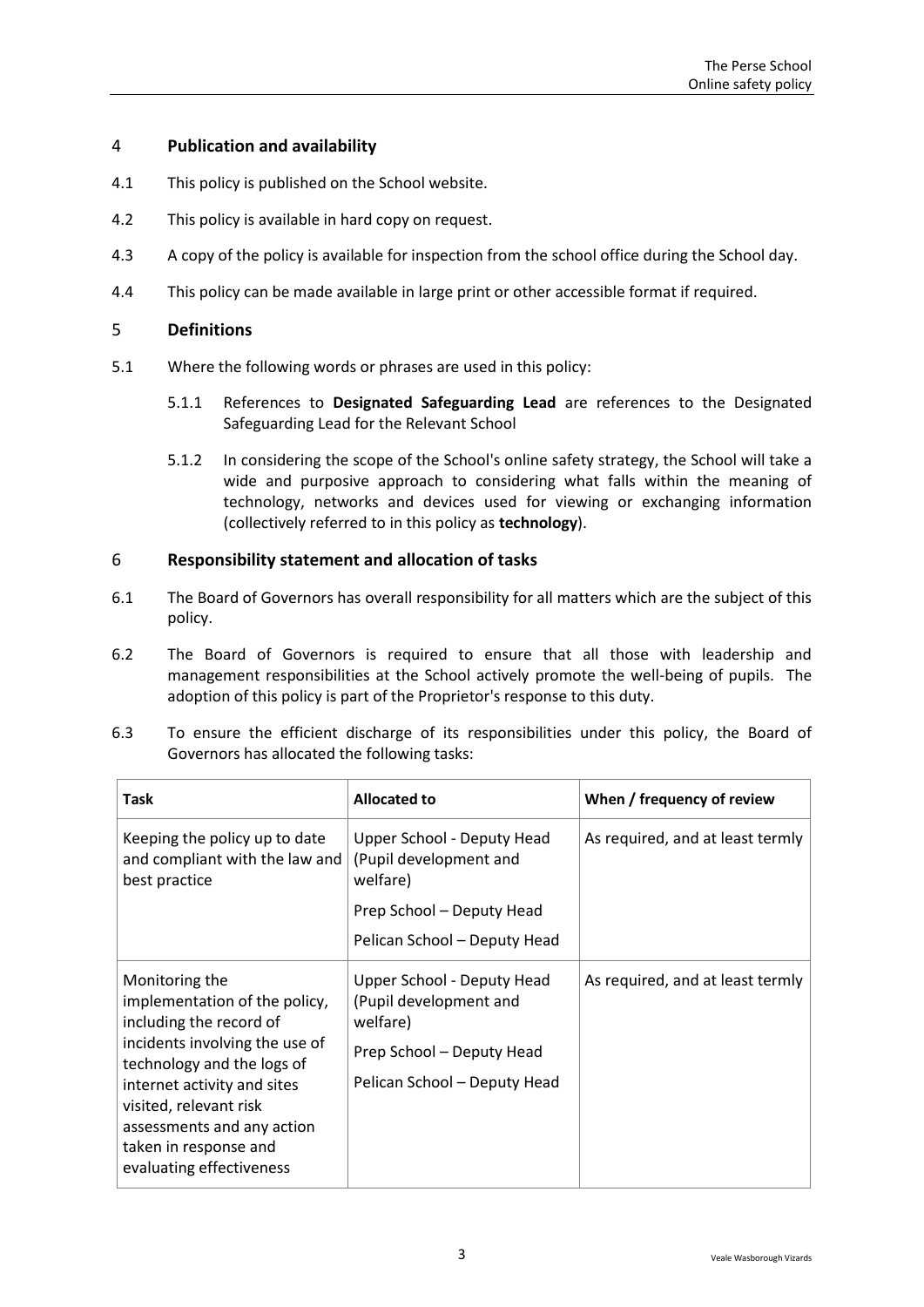| Online safety                                                                                                                                         | Designated Safeguarding Leads                                                                                                 | As required, and at least termly      |
|-------------------------------------------------------------------------------------------------------------------------------------------------------|-------------------------------------------------------------------------------------------------------------------------------|---------------------------------------|
| Seeking input from interested<br>groups (such as pupils, staff,<br>Parents) to consider<br>improvements to the School's<br>processes under the policy | Upper School - Deputy Head<br>(Pupil development and<br>welfare)<br>Prep School - Deputy Head<br>Pelican School - Deputy Head | As required, and at least<br>annually |
| Formal annual review                                                                                                                                  | <b>Board of Governors</b>                                                                                                     | Annually                              |

## <span id="page-5-0"></span>7 **Role of staff and parents**

#### 7.1 **Head and Senior Leadership Team**

- 7.1.1 The Head has overall executive responsibility for the safety and welfare of members of the School community.
- 7.1.2 The Designated Safeguarding Lead is the senior member of staff from the School's leadership team with lead responsibility for safeguarding and child protection, including online safety. The responsibility of the Designated Safeguarding Lead includes managing safeguarding incidents involving the use of technology in the same way as other safeguarding matters, in accordance with the School's safeguarding and child protection policy.
- 7.1.3 The Designated Safeguarding Lead will work with the Director of ICT (see below) in monitoring technology uses and practices across the School and assessing whether any improvements can be made to ensure the online safety and well-being of pupils.
- 7.1.4 The Designated Safeguarding Lead will periodically collect information from staff, pupils and parents to inform updates to the policy and online safety procedures.
- 7.1.5 The Designated Safeguarding Lead will regularly monitor the technology incident log maintained by the Director of ICT.
- 7.1.6 The Designated Safeguarding Lead will regularly update other members of the School's Senior Leadership Team on the operation of the School's safeguarding arrangements, including online safety practices.

#### 7.2 **Director of ICT**

- 7.2.1 The Director of ICT together with their team, is responsible for the effective operation of the School's filtering system so that pupils and staff are unable to access any material that poses a safeguarding risk, including terrorist and extremist material, while using the School's network.
- 7.2.2 The Director of ICT is responsible for ensuring that:
	- (a) the School's technology infrastructure is secure and, so far as is possible, is not open to misuse or malicious attack;
	- (b) the user may only use the School's technology if they are properly authenticated and authorised;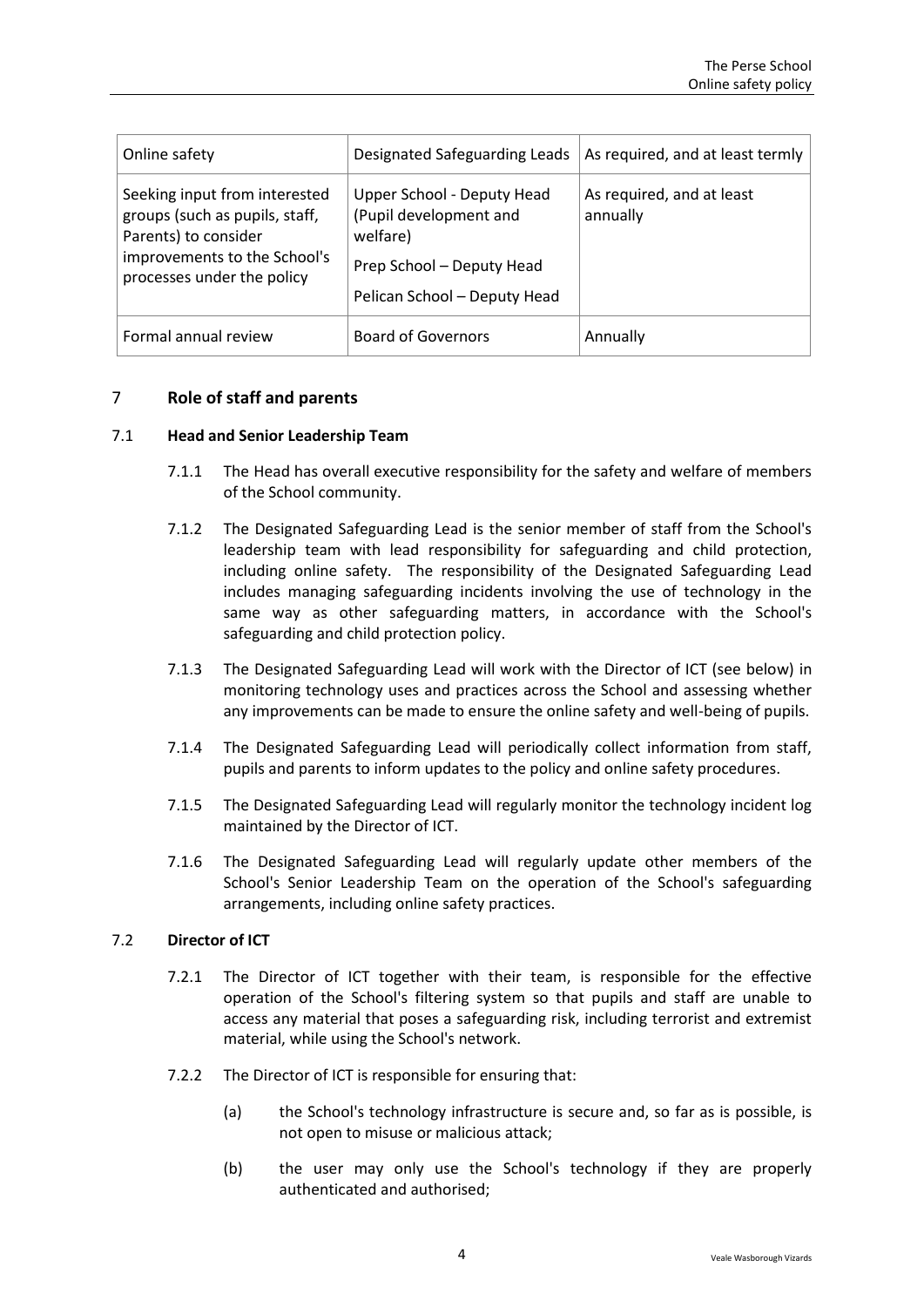- (c) the School has an effective filtering policy in place and that it is applied and updated on a regular basis;
- (d) the risks of pupils and staff circumventing the safeguards put in place by the School are minimised;
- (e) the use of the School's technology is regularly monitored to ensure compliance with this policy and that any misuse or attempted misuse can be identified and reported to the appropriate person for investigation; and
- (f) monitoring software and systems are kept up to date to allow the IT team to monitor the use of email and the internet over the School's network and maintain logs of such usage.
- 7.2.3 Appendix 3 of the *Acceptable Use of ICT Policy for Staff* outlines the School's Technical Infrastructure and Reporting Mechanisms. In summary:
	- (a) Using a software application, the school monitors all essential hardware and software services. Email alerts are sent to senior IT staff 24/7 alerting them of problems and potential problems on the network.
	- (b) The Director of ICT monitors the type of emails (SPAM, Virus etc..) and reports verbally to the Senior Bursary Team and Senior Leadership Team on a weekly basis.
	- (c) The Director of ICT receives a daily email from the web filtering software listing users who have visited inappropriate sites or tried to download inappropriate content. The Director of ICT will escalate concerns to the DSL if necessary.
	- (d) Email alerts are setup on the school file server alerting senior IT staff if a disallowed file type has been saved on the computer network. E.g virus or .exe file
- 7.2.4 The Director of ICT will report regularly to the Senior Leadership Team on the operation of the School's technology. If the Director of ICT has concerns about the functionality, effectiveness, suitability or use of technology within the School, including of the monitoring and filtering systems in place, they will escalate those concerns promptly to the Designated Safeguarding Lead.
- 7.2.5 The Director of ICT is responsible for maintaining the technology incident log (a central record of all serious incidents involving the use of technology) and bringing any matters of safeguarding concern to the attention of the Designated Safeguarding Lead in accordance with the School's *Safeguarding and Child Protection Policy.*

## 7.3 **All staff**

- 7.3.1 All staff have a responsibility to act as good role models in their use of technology and to share their knowledge of the School's policies and of safe practice with the pupils.
- 7.3.2 All staff are aware that technology can play a significant part in many safeguarding and wellbeing issues and that pupils are at risk of abuse online as well as face-to-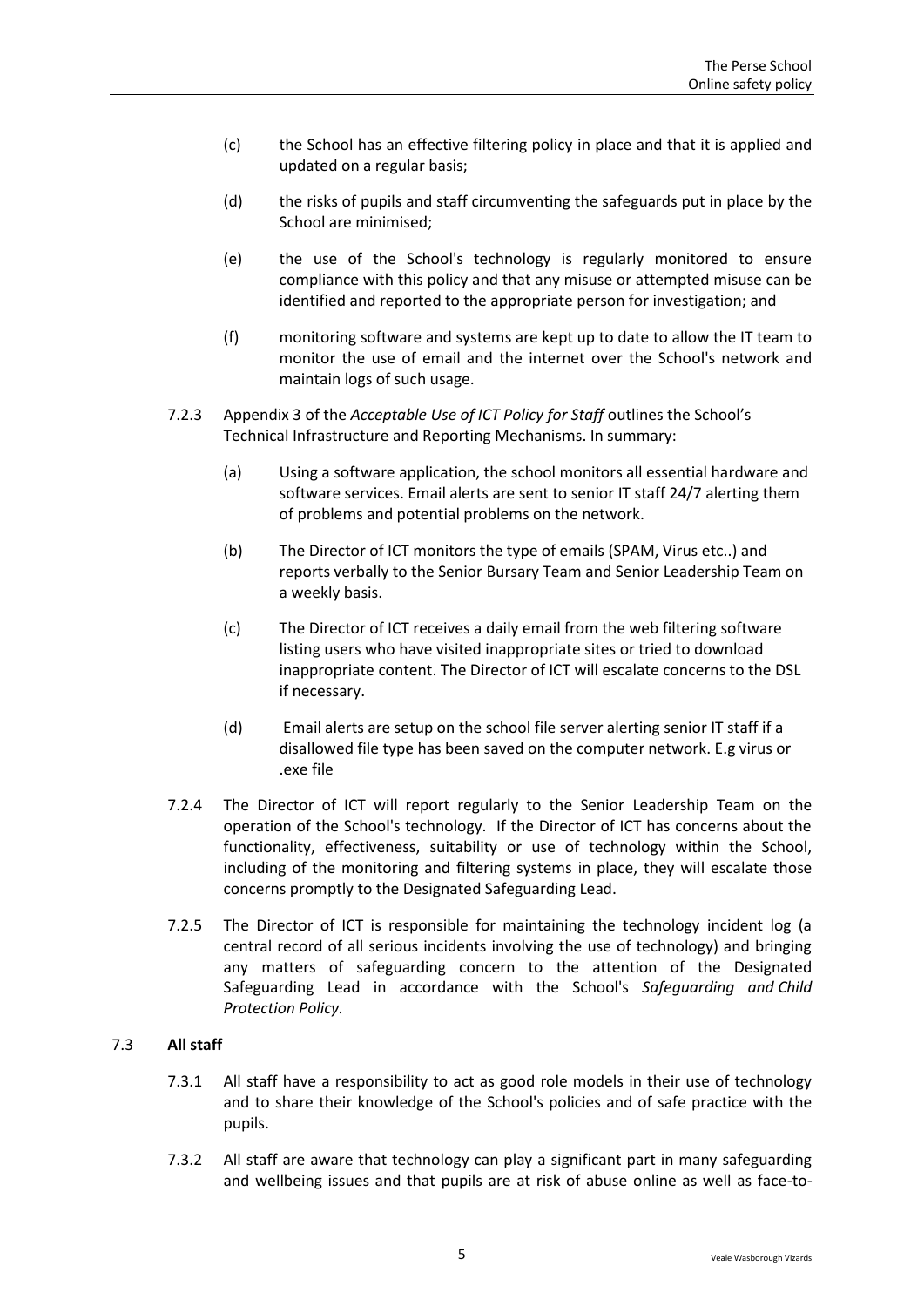face. Staff are also aware that, sometimes, such abuse will take place concurrently online and during a pupil's daily life.

- 7.3.3 Staff are expected to be alert to the possibility of pupils abusing their peers online and to understand that this can occur both inside and outside of school. Examples of such abuse can include:
	- (a) the sending of abusive, harassing and misogynistic messages;
	- (b) the consensual and non-consensual sharing of indecent images and videos (especially around group chats), which is sometimes known as sexting or youth produced sexual imagery;
	- (c) the sharing of abusive images and pornography to those who do not wish to receive such content; and/or
	- (d) cyberbullying,
- 7.3.4 Staff are also aware that many other forms of abuse may include an online element. For instance, there may be an online element which:
	- (a) facilitates, threatens and/or encourages physical abuse;
	- (b) facilitates, threatens and/or encourages sexual violence; or
	- (c) is used as part of initiation/hazing type violence and rituals.
- 7.3.5 It is important that staff recognise the indicators and signs of peer on peer abuse, including where such abuse takes place online, and that they know how to identify it and respond to reports. Staff must also understand that, even if there are no reports of peer on peer abuse at the School, whether online or otherwise, it does not mean that it is not happening; it may simply be the case that it is not being reported.
- 7.3.6 It is important that staff challenge inappropriate behaviours between peers and do not downplay certain behaviours, including sexual violence and sexual harassment, as "*just bante*r", "*just having a laugh*", "*part of growing up*" or "*boys being boys*" as doing so can result in a culture of unacceptable behaviours, an unsafe environment for children and, in a worst case scenario, a culture that normalises abuse. The School has a **zero tolerance approach** towards peer on peer abuse (including in relation to sexual violence and sexual harassment) and such behaviour is never acceptable and will not be tolerated. The School will treat any such incidences as a breach of discipline and will deal with them under the School's Behaviour and Discipline Policy and also as a safeguarding matter under the School's Safeguarding and Child Protection Policy and procedures.
- 7.3.7 Staff have a responsibility to report any concerns about a pupil's welfare and safety in accordance with this policy and the School's *Safeguarding and Child Protection Policy.* If staff have any concerns regarding peer on peer abuse or if they are unsure as to how to proceed in relation to a particular incident, they should **always speak to the Designated Safeguarding Lead in all cases.**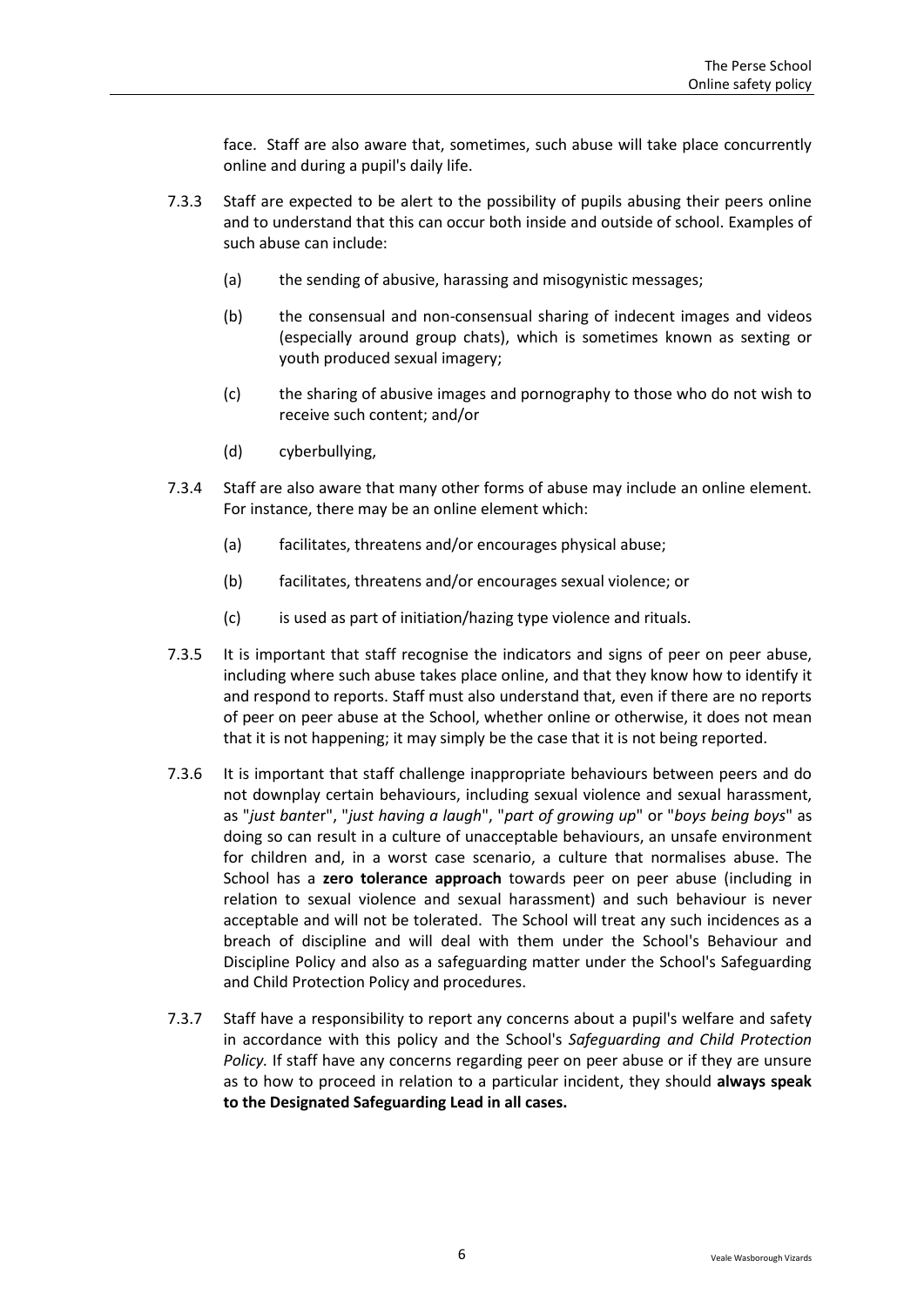## 7.4 **Parents**

- 7.4.1 The role of parents in ensuring that pupils understand how to stay safe when using technology is crucial. The School expects parents to promote safe practice when using technology and to:
	- (a) support the School in the implementation of this policy and report any concerns in line with the School's policies and procedures;
	- (b) talk to their child to understand the ways in which they are using the internet, social media and their mobile devices and promote responsible behaviour; and
	- (c) encourage their child to speak to someone if they are being bullied or otherwise are concerned about their own safety or that of another pupil or need support.
- 7.4.2 If parents have any concerns or require any information about online safety, they should contact the Designated Safeguarding Lead. They can also consult the online safety resources detailed in section [11.2.3.](#page-15-1)

## <span id="page-8-0"></span>8 **Access to the School's technology**

- 8.1 The School provides internet, intranet access and an email system to pupils and staff as well as other technology. Pupils and staff must comply with the respective acceptable use of ICT policy when using School technology. All such use is monitored by the IT department.
- 8.2 Pupils and staff require individual user names and passwords to access the School's internet, intranet and email system which must not be disclosed to any other person. Any pupil or member of staff who has a problem with their user names or passwords must report it to the IT department immediately.
- 8.3 The use of any personal device connected to the School's WI-FI network will be logged and monitored by the IT department. See also [8.5](#page-8-1) below.
- 8.4 The School has a separate Wi-Fi connection available for use by visitors to the School. A password, which is changed on a regular basis, must be obtained from a member of staff in order to use the Wi-Fi. Use of this service will be logged and monitored by the IT department.

#### <span id="page-8-1"></span>8.5 **Inappropriate material**

- 8.5.1 The School recognises the importance of ensuring that all pupils are safeguarded from potentially harmful and inappropriate material online.
- 8.5.2 Online safety is a key element of many school policies and procedures and an important part of the role and responsibilities of the Designated Safeguarding Lead. The term 'online safety' encapsulates a wide range of issues but these can be classified into four main areas of risk:
	- (a) **Content**  being exposed to illegal, inappropriate or harmful content (e.g. pornography, fake news, racism, misogyny, self-harm, suicide, anti-Semitism, radicalisation and extremism);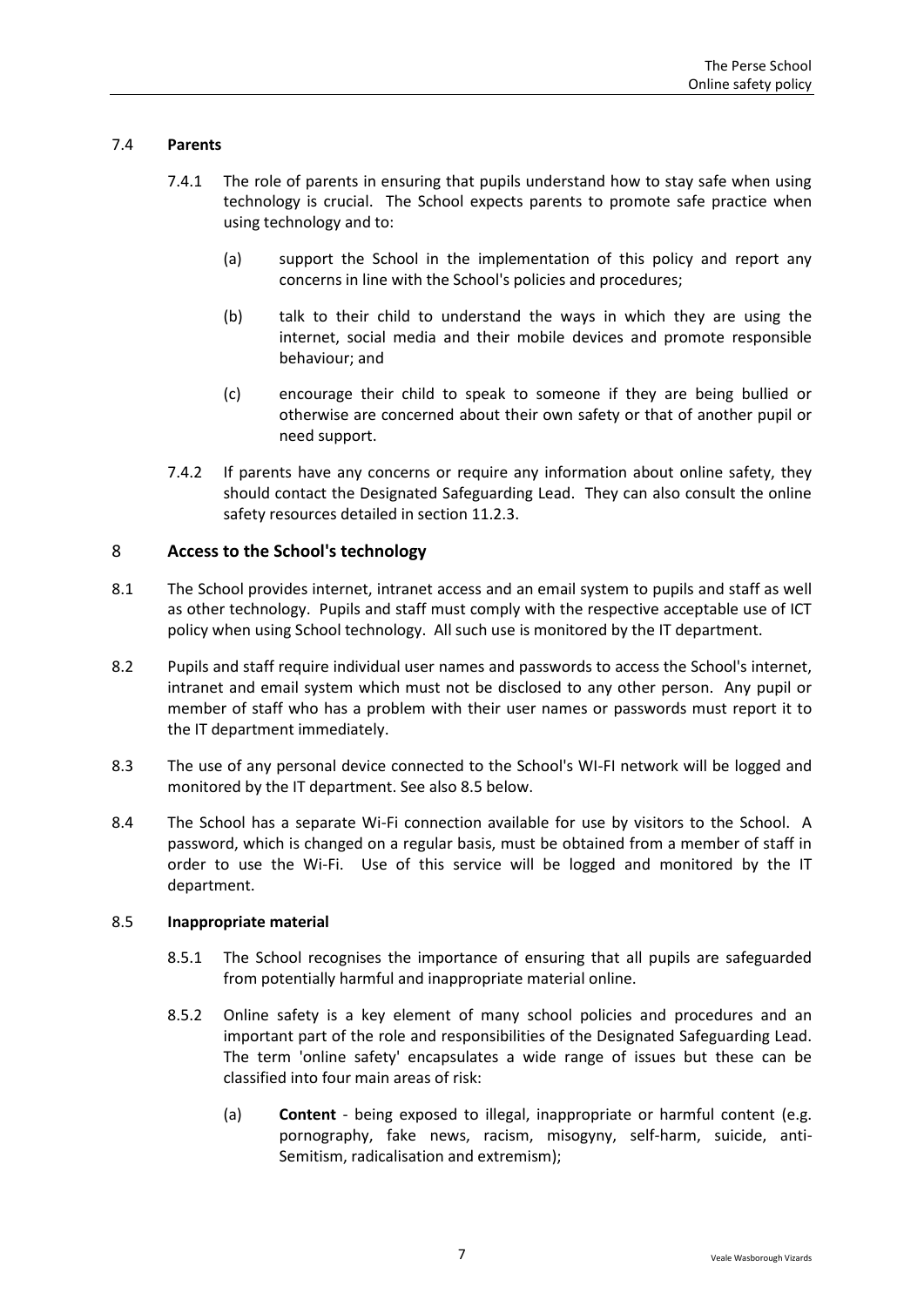- (b) **Contact**  being subjected to harmful online interaction with other users (e.g. peer to peer pressure, commercial advertising and adults posing as children or young adults with the intention to groom and/or exploit them for sexual, criminal, financial or other purposes);
- (c) **Conduct** a pupil's personal online behaviour that increases the likelihood of, or causes, harm (e.g. making, sending and receiving explicit images (such as consensual and non-consensual sharing of nudes and semi-nudes and/or pornography), sharing other explicit images and online bullying; and
- (d) **Commerce** risks such as online gambling, inappropriate advertising, phishing and or financial scams.

## 8.6 **Use of mobile electronic devices and smart technology**

- 8.6.1 The School has appropriate filtering and monitoring systems in place to protect pupils using the internet (including email and social media sites) when connected to the School's network.
- 8.6.2 Mobile devices and smart technology equipped with a mobile data subscription can provide unlimited and unrestricted access to the internet. Since the School cannot put adequate protection for pupils in place,
	- (a) Pelican School pupils are not permitted to have mobile phones in School under any circumstances;
	- (b) Prep School pupils must leave phones and other mobile devices with reception during the school day; and
	- (c) Upper School pupils are not allowed to use their mobile devices when in the School's care except in the PAC Café, and the Library whilst supervised or with specific permission from a member of staff for a specified task. Sixth form pupils may also use mobile devices in the Sixth Form areas.
- 8.6.3 The School is alert to the risks that such access presents, including the risk of pupils sexually harassing their peers using their mobile or other smart technology; or sharing indecent images consensually or non-consensually; or viewing and/or sharing pornography and other harmful content, and has mechanisms in place to manage such risks.
- 8.6.4 The School rules about the use of mobile electronic devices or other smart technology, including access to open/non-School networks, are set out in the acceptable use of ICT policy for pupils.
- 8.6.5 The use of mobile electronic devices by staff is covered in the staff code of conduct.
- 8.6.6 The School's policies apply to the use of technology by staff and pupils whether on or off School premises and appropriate action will be taken where such use affects the welfare of other pupils or any member of the School community or where the culture or reputation of the School is put at risk.
- 8.6.7 School devices used by pupils in Year 9-11 are monitored continuously, even outside of the School site. Pupils may only use them for educational purposes.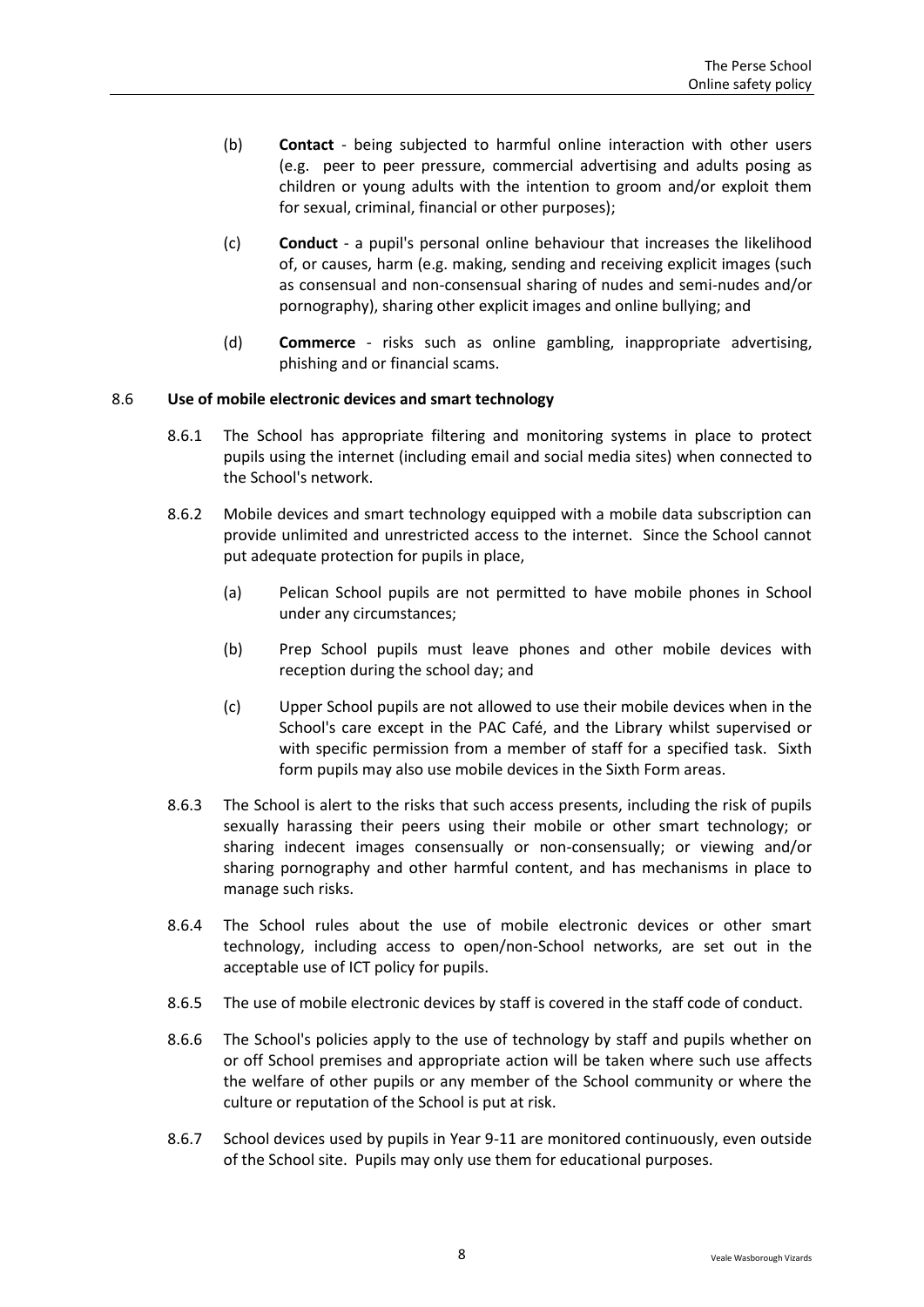## <span id="page-10-0"></span>9 **Procedures for dealing with incidents of misuse**

- 9.1 Staff, pupils and parents are required to report incidents of misuse or suspected misuse to the School in accordance with this policy and the School's safeguarding and disciplinary policies and procedures.
- 9.2 The School recognises the importance of acknowledging, understanding and not downplaying behaviours which may be related to abuse and has appropriate systems in place to ensure that pupils can report any incidents of abuse, whether or not they include an online element, confidently and safe in the knowledge that their concerns will be treated seriously. Staff should however be careful not to promise that a concern will be dealt with confidentially at an early stage as information may need to shared further (e.g. with the Designated Safeguarding Lead) to discuss next steps.

#### 9.3 **Misuse by pupils**

9.3.1 Anyone who has any concern about the misuse of technology by pupils should report it immediately so that it can be dealt with in accordance with the School's behaviour and discipline policies, including the anti-bullying policy where there is an allegation of cyberbullying.

| <b>Type of misuse</b>                                                               | <b>Relevant policy</b>                                                                                                                        | <b>Reporting channel</b>                                                                                                     |  |
|-------------------------------------------------------------------------------------|-----------------------------------------------------------------------------------------------------------------------------------------------|------------------------------------------------------------------------------------------------------------------------------|--|
| <b>Bullying</b>                                                                     | Anti-bullying                                                                                                                                 | Form Tutor / teacher or trusted<br>member of staff.                                                                          |  |
| Other breach of acceptable<br>use policy                                            | See relevant policy<br>referred to in<br>acceptable use<br>policy                                                                             | Note any incidents which give rise to<br>safeguarding concerns must be<br>referred on to the Designated<br>Safeguarding Lead |  |
| Sharing nudes and semi-<br>nude images (sexting / youth<br>produced sexual imagery) | Safeguarding and<br>child protection<br>policy                                                                                                |                                                                                                                              |  |
| Sexual violence and sexual<br>harassment (whether during<br>or outside of school)   | Safeguarding and<br>Form Tutor / teacher or trusted<br>child protection<br>member of staff.<br>policy<br>Who should then refer to the DSL who |                                                                                                                              |  |
| Harassment                                                                          | Safeguarding and<br>child protection<br>policy                                                                                                | has overall responsibility for<br>safeguarding including online safety<br>matters                                            |  |
| Upskirting                                                                          | Safeguarding and<br>child protection<br>policy                                                                                                |                                                                                                                              |  |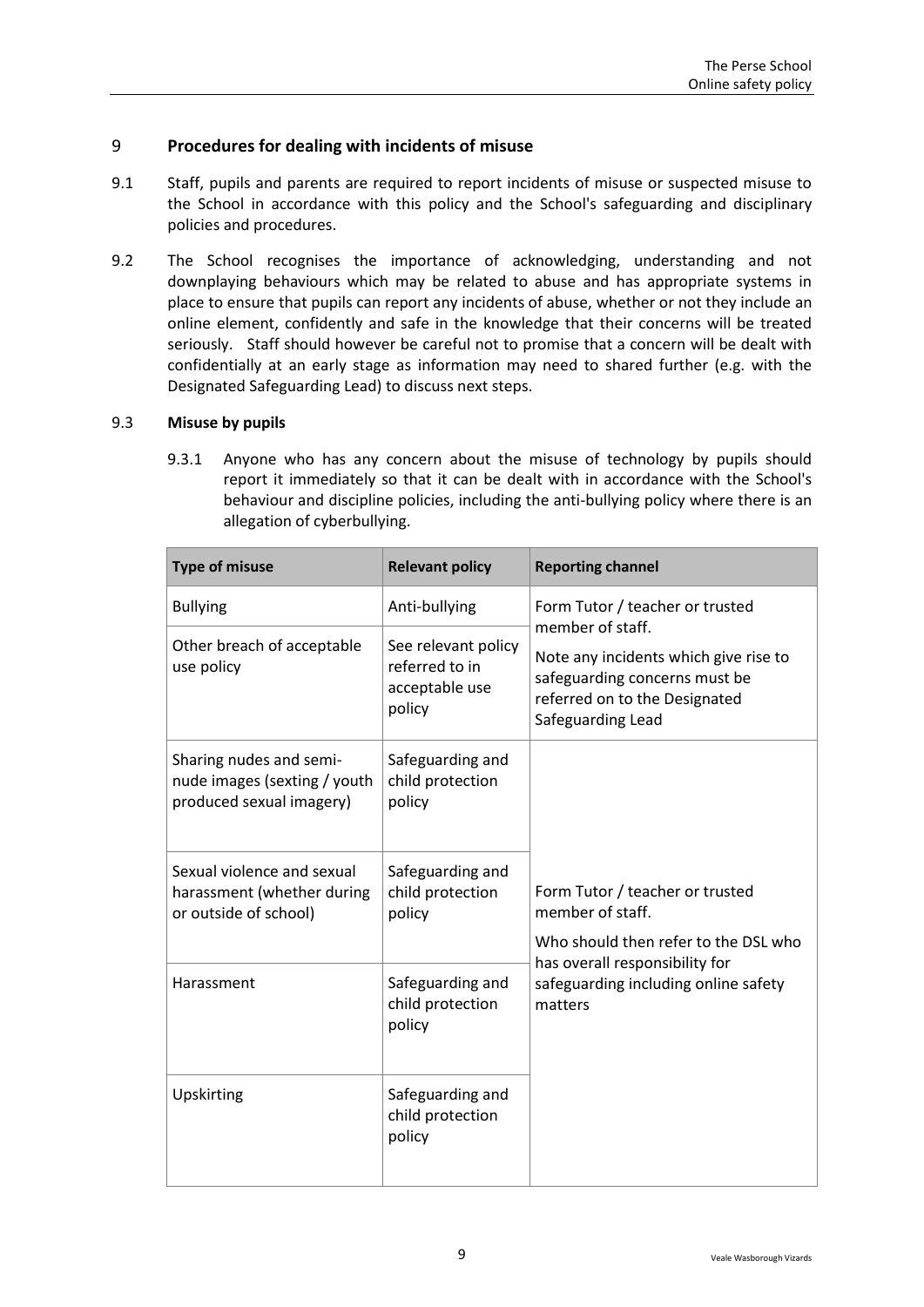| Radicalisation | Safeguarding and<br>child protection<br>policy |  |
|----------------|------------------------------------------------|--|
|----------------|------------------------------------------------|--|

9.3.2 Anyone who has any concern about the welfare and safety of a pupil must report it immediately in accordance with the School's child protection procedures (see the School's *Safeguarding and Child Protection Policy*).

#### 9.4 **Misuse by staff**

- 9.4.1 Anyone who has any concern about the misuse of technology by staff should report it in accordance with the School's *Whistleblowing Policy* so that it can be dealt with in accordance with the staff disciplinary procedures.
- 9.4.2 If anyone has a safeguarding-related concern relating to staff misuse of technology, they should be report it immediately so that it can be dealt with in accordance with the procedures for reporting and dealing with allegations of abuse against staff set out in the School's *Safeguarding and Child Protection Policy*.

## 9.5 **Misuse by any user**

- 9.5.1 Anyone who has any concern about the misuse of technology by any other user should report it immediately to the Director of ICT, the Designated Safeguarding Lead, the Bursar or the Head.
- 9.5.2 The School reserves the right to withdraw access to the School's network by any user at any time and to report suspected illegal activity to the police.
- 9.5.3 If the School considers that any person is vulnerable to radicalisation the School will refer this to the Channel programme. This focuses on support at an early stage to people who are identified as being vulnerable to being drawn into terrorism. Any person who has a concern relating to extremism may report it directly to the police.

## <span id="page-11-0"></span>10 **Education**

- 10.1 The safe use of technology is integral to the School's curriculum. Pupils are educated in an age appropriate manner about the importance of safe and responsible use of technology, including the internet, social media and mobile electronic devices.
- 10.2 Technology is included in the educational programmes followed in the EYFS in the following ways:
	- 10.2.1 children are guided to make sense of their physical world and their community through opportunities to explore, observe and find out about people, places, technology and the environment;
	- 10.2.2 children are enabled to explore and play with a wide range of media and materials and provided with opportunities and encouragement for sharing their thoughts, ideas and feelings through a variety of activities in art, music, movement, dance, role-play, and design and technology; and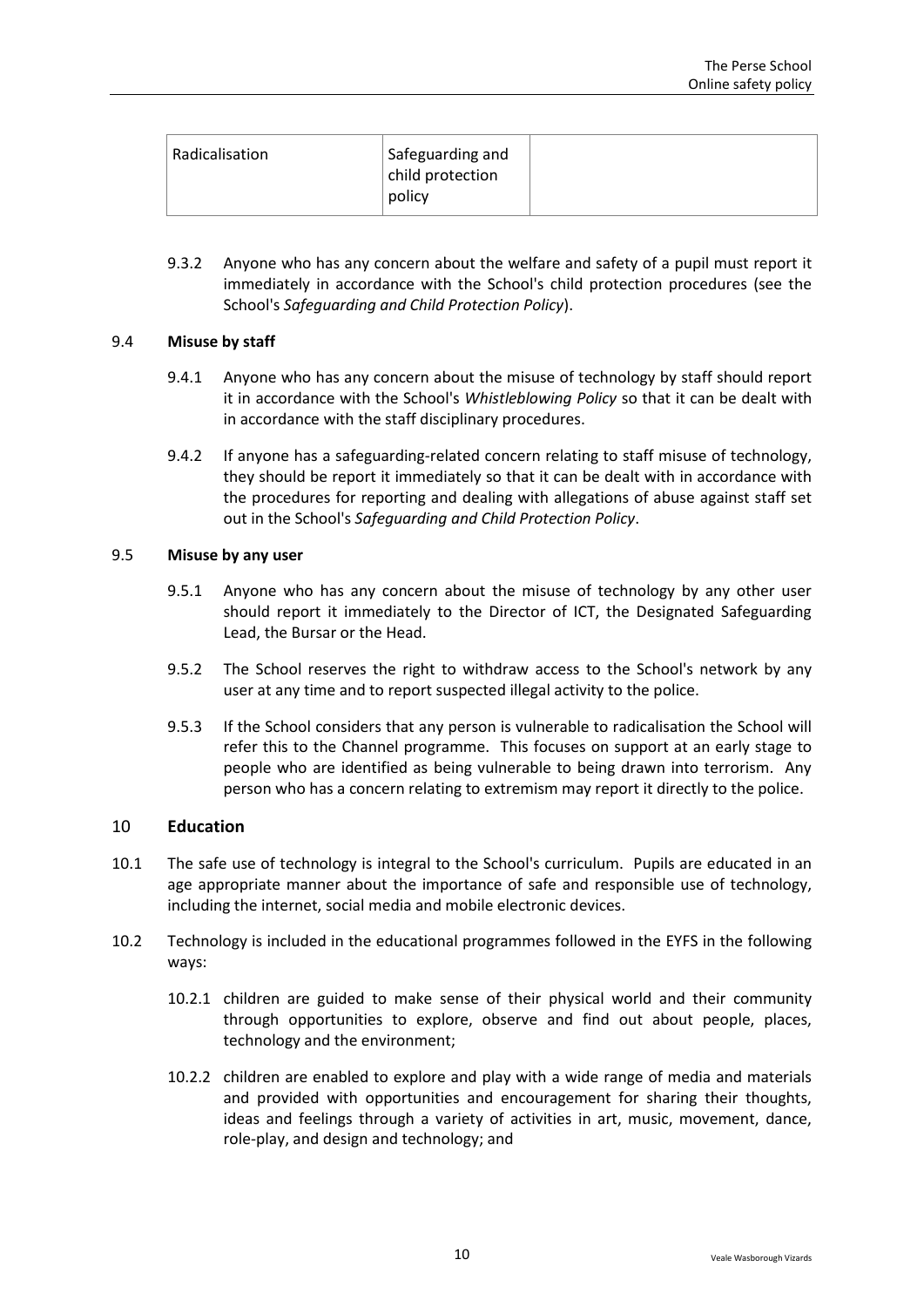- 10.2.3 children are guided to recognise that a range of technology is used in places such as homes and schools and encouraged to select and use technology for particular purposes.
- 10.3 The safe use of technology is also a focus in all areas of the curriculum teacher training and key safety messages are reinforced as part of assemblies, PSHE and tutorial / pastoral activities, teaching pupils:
	- 10.3.1 about the risks associated with using the technology and how to protect themselves and their peers from potential risks;
	- 10.3.2 about the importance of identifying, addressing and reporting inappropriate behaviour, whether on or offline, and the risks of downplaying such behaviour as, for example, "banter" or "just boys being boys";
	- 10.3.3 to be critically aware of content they access online and guided to validate accuracy of information;
	- 10.3.4 how to recognise suspicious, bullying or extremist behaviour;
	- 10.3.5 the definition of cyberbullying, its effects on the victim and how to treat each other's online identities with respect;
	- 10.3.6 relevant laws applicable to the internet
	- 10.3.7 the consequences of negative online behaviour;
	- 10.3.8 how to report cyberbullying and / or incidents that make pupils feel uncomfortable or under threat and how the School will deal with those who behave badly; and
	- 10.3.9 how to respond to harmful online challenges and hoaxes.
- 10.4 Pupils are also taught about the risks associated with all forms of abuse, including physical abuse and sexual violence and sexual harassment which may include an online element. The School has a zero tolerance approach to sexual violence and sexual harassment and such behaviour is never acceptable and will not be tolerated. The School will treat any such incidences as a breach of discipline and will deal with them under the School's *Behaviour and Discipline Policy* and also as a safeguarding matter under the School's *Safeguarding and Child Protection Policy* and procedures.
- 10.5 The safe use of technology aspects of the curriculum are reviewed on a regular basis to ensure their relevance.
- 10.6 The School's *Acceptable Use of ICT Policy for Pupils* sets out the School rules about the use technology including internet, email, social media and mobile electronic devices, helping pupils to protect themselves and others when using technology. Pupils are reminded of the importance of this policy on a regular basis.

#### 10.7 **Useful online safety resources for pupils**

- 10.7.1 <http://www.thinkuknow.co.uk/>
- 10.7.2 <http://www.childnet.com/young-people>
- 10.7.3 <https://www.saferinternet.org.uk/advice-centre/young-people>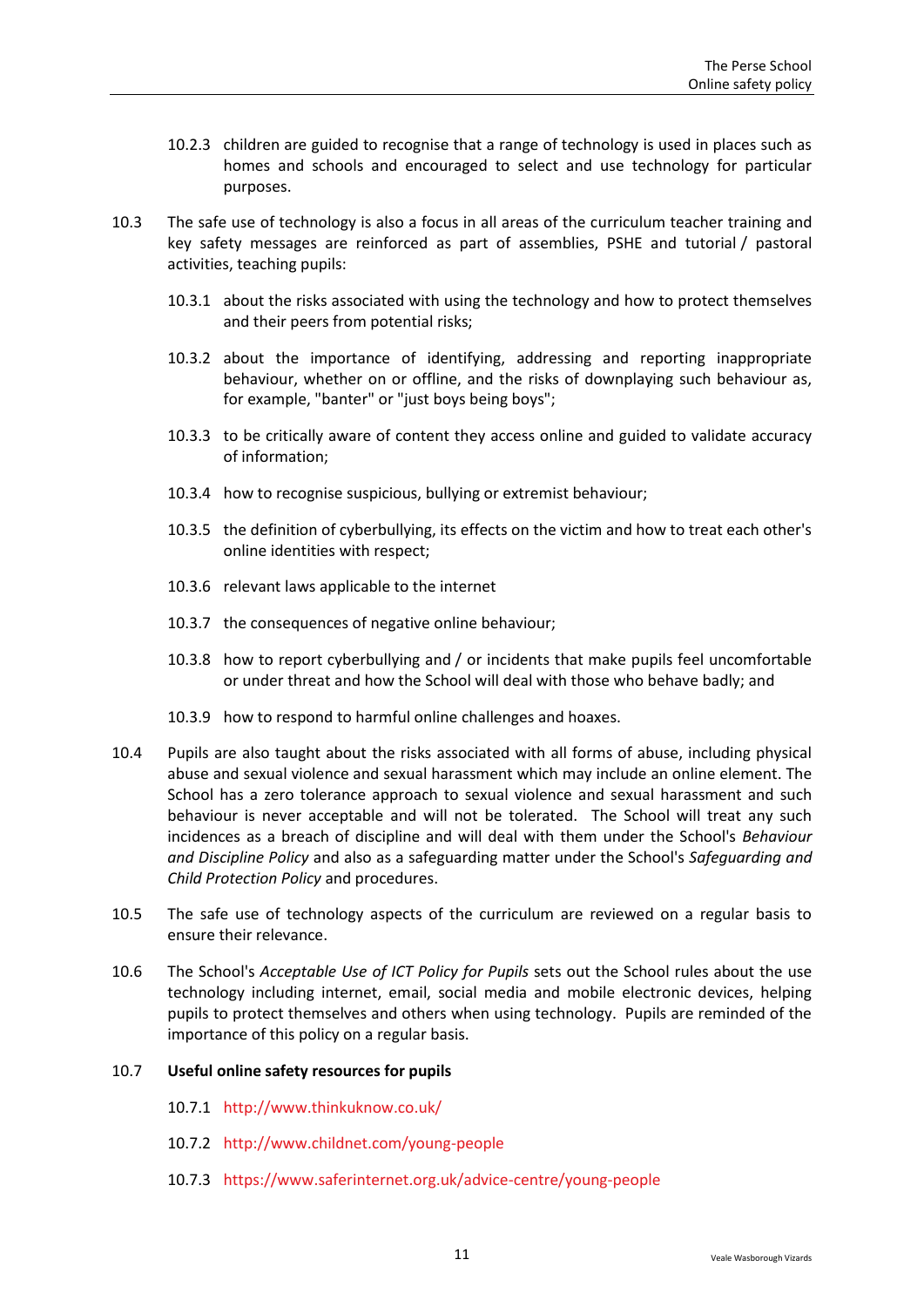- 10.7.4 <https://www.disrespectnobody.co.uk/>
- 10.7.5 <https://mysafetynet.org.uk/>
- 10.7.6 <https://www.ceop.police.uk/Safety-Centre/How-can-CEOP-help-me-YP/>
- 10.7.7 <https://www.bbc.com/ownit>
- 10.7.8 [https://www.gov.uk/government/publications/indecent-images-of-children](https://www.gov.uk/government/publications/indecent-images-of-children-guidance-for-young-people/indecent-images-of-children-guidance-for-young-people)[guidance-for-young-people/indecent-images-of-children-guidance-for-young-people](https://www.gov.uk/government/publications/indecent-images-of-children-guidance-for-young-people/indecent-images-of-children-guidance-for-young-people)

## <span id="page-13-0"></span>11 **Training**

- 11.1 **Staff**
	- 11.1.1 The School provides training on the safe use of technology to staff so that they are aware of how to protect pupils and themselves from the risks of using technology and to deal appropriately with incidents involving the use of technology when they occur.
	- 11.1.2 Induction training for new staff includes training on the School's online safety strategy including this policy, the *Code of Conduct* and *Acceptable Use of ICT Policy for Staff*. Ongoing staff development training includes training on technology safety together with specific safeguarding issues including sharing nudes and semi-nudes images and or videos,, cyberbullying and radicalisation and dealing with harmful online challenges and hoaxes.
	- 11.1.3 Where pupils wish to report a safeguarding concern, all staff are taught to reassure victims that they are being taken seriously and that they will be supported and kept safe. Staff are aware of the importance of their role in dealing with safeguarding and wellbeing issues, including those involving the use of technology, and understand that a victim should never be given the impression that they are creating a problem by reporting abuse, including sexual violence or sexual harassment, and nor should they ever be made to feel ashamed for making a report.
	- 11.1.4 Where safeguarding incidents involve an online element, such as youth produced sexual imagery, staff will not view or forward sexual imagery reported to them and will follow the School's policy on sharing nudes and semi-nude images and videos as set out in Appendix 1 of the School's Safeguarding and Child Protection Policy and Procedures and *Searching, screening and confiscation: advice for schools* (DfE, January 2018). In certain cases, it may be appropriate for staff to confiscate a pupil's devices to preserve any evidence and hand it to the police for inspection.
	- 11.1.5 Staff are encouraged to adopt and maintain an attitude of 'it could happen here' in relation to sexual violence and sexual harassment and to address inappropriate behaviours (even where such behaviour appears relatively innocuous) as this can be an important means of intervention to help prevent problematic, abusive and/or violent behaviour in the future
	- 11.1.6 Staff are trained to look out for potential patterns of concerning, problematic or inappropriate behaviour and, where a pattern is identified, the School will decide on an appropriate course of action to take. Consideration will also be given as to whether there are wider cultural issues within the School that facilitated the occurrence of the inappropriate behaviour and, where appropriate, extra teaching time and/or staff training will be delivered to minimise the risk of it happening again.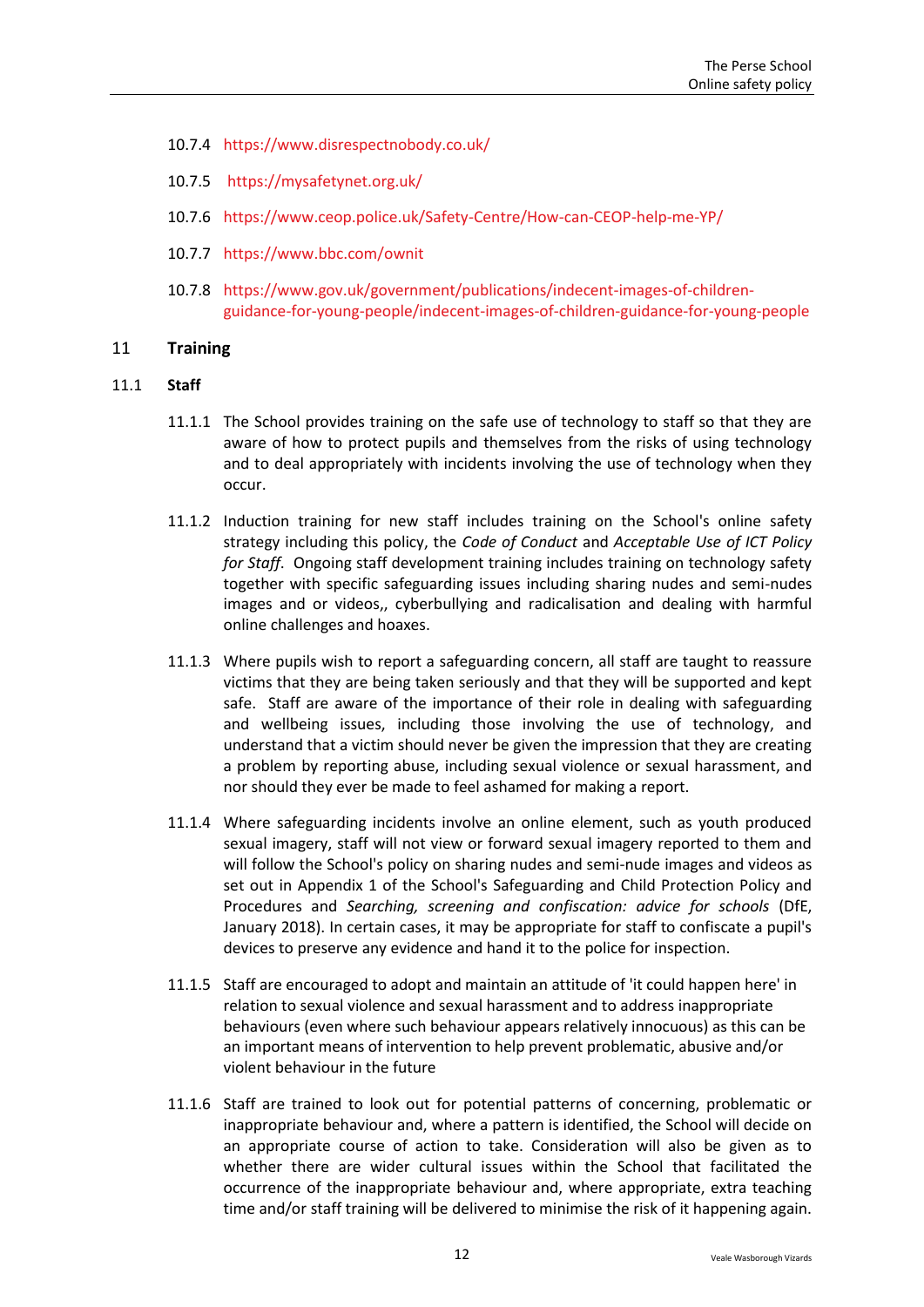- 11.1.7 Staff also receive data protection training on induction and at regular intervals afterwards.
- 11.1.8 The frequency, level and focus of all such training will depend on individual roles and requirements and will be provided as part of the School's overarching approach to safeguarding.

#### 11.1.9 **Useful online safety resources for staff**

- (a) <https://www.lgfl.net/online-safety/default.aspx>
- (b) <https://www.saferinternet.org.uk/advice-centre/teachers-and-professionals>
- (c) <http://www.childnet.com/teachers-and-professionals>
- (d) [https://www.nspcc.org.uk/preventing-abuse/keeping-children-safe/online](https://www.nspcc.org.uk/preventing-abuse/keeping-children-safe/online-safety/)[safety/](https://www.nspcc.org.uk/preventing-abuse/keeping-children-safe/online-safety/)
- (e) <https://www.thinkuknow.co.uk/teachers/>
- (f) <http://educateagainsthate.com/>
- (g) <https://www.commonsense.org/education/>
- (h) [Cyberbullying: advice for head teachers and school staff \(DfE,](https://www.gov.uk/government/publications/preventing-and-tackling-bullying)  [November](https://www.gov.uk/government/publications/preventing-and-tackling-bullying) 2014)
- (i) [Advice on the use of social media for online radicalisation \(DfE and](https://www.gov.uk/government/publications/the-use-of-social-media-for-online-radicalisation)  Home [Office, July 2015\)](https://www.gov.uk/government/publications/the-use-of-social-media-for-online-radicalisation)
- (j) [Sharing nudes and semi-nudes: advice for education settings working with](https://www.gov.uk/government/uploads/system/uploads/attachment_data/file/609874/6_2939_SP_NCA_Sexting_In_Schools_FINAL_Update_Jan17.pdf)  [children and young people \(December 2020\).](https://www.gov.uk/government/uploads/system/uploads/attachment_data/file/609874/6_2939_SP_NCA_Sexting_In_Schools_FINAL_Update_Jan17.pdf)
- (k) [Online safety in schools and colleges: questions from the governing board](https://www.gov.uk/government/uploads/system/uploads/attachment_data/file/562876/Guidance_for_School_Governors_-_Question_list.pdf)  [\(UKCCIS, 2020\)](https://www.gov.uk/government/uploads/system/uploads/attachment_data/file/562876/Guidance_for_School_Governors_-_Question_list.pdf)
- (l) [Education for a connected world framework \(UKCCIS, 2020\)](https://assets.publishing.service.gov.uk/government/uploads/system/uploads/attachment_data/file/683895/Education_for_a_connected_world_PDF.PDF)
- (m) [Online Sexual Harassment: Understand, Prevent and Respond Guidance for](https://www.childnet.com/resources/step-up-speak-up/guidance-and-training-for-schools-and-professionals)  [Schools \(Childnet, March 2019\)](https://www.childnet.com/resources/step-up-speak-up/guidance-and-training-for-schools-and-professionals)
- (n) [Myth vs Reality: PSHE toolkit \(Childnet,](https://www.childnet.com/resources/pshe-toolkit/myth-vs-reality) April 2019)
- (o) [SELMA Hack online hate toolkit \(SWGFL, May 2019\)](https://hackinghate.eu/)
- (p) [Teaching online safety in school: Guidance supporting schools to teach their](https://www.gov.uk/government/publications/teaching-online-safety-in-schools)  [pupils how to stay safe online, within new and existing school subjects \(June](https://www.gov.uk/government/publications/teaching-online-safety-in-schools)  [2019\)](https://www.gov.uk/government/publications/teaching-online-safety-in-schools)
- (q) [Harmful online challenges and online hoaxes \(](https://www.gov.uk/government/publications/harmful-online-challenges-and-online-hoaxes/harmful-online-challenges-and-online-hoaxes)DfE, February 2021)
- (r) [Professionals online safety helpline:](mailto:Professionals%20online%20safety%20helpline) [helpline@saferinternet.org.uk,](mailto:helpline@saferinternet.org.uk) 0344 381 4772
- (s) NSPCC helpline for anyone worried about a child 0808 800 5000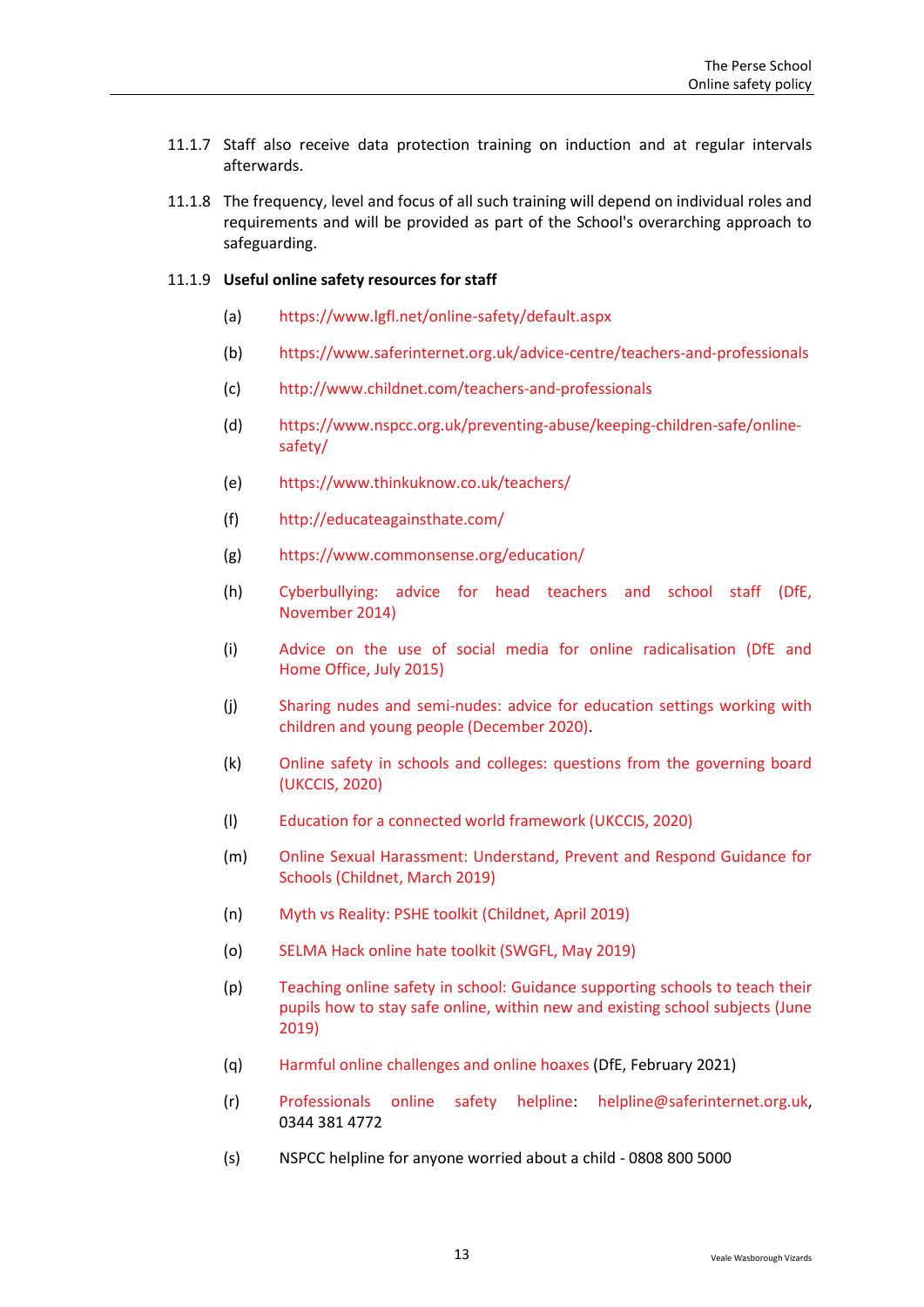- (t) [Internet Watch Foundation](https://www.iwf.org.uk/) internet hotline for the public and IT professionals to report potentially criminal online content.
- 11.1.1 The Cambridgeshire and Peterborough Safeguarding Partnership has produced guidance on radicalisation which is available here: [https://safeguardingcambspeterborough.org.uk/children](https://safeguardingcambspeterborough.org.uk/children-board/professionals/prevent/)[board/professionals/prevent/.](https://safeguardingcambspeterborough.org.uk/children-board/professionals/prevent/)

#### 11.2 **Parents**

- 11.2.1 The School works closely with parents to ensure they can safeguard their children whilst using technology. Information is regularly sent through the newsletter and via talks for parents. Parents are also advised upon best practice and introduced to current trends during tutorial evenings.
- 11.2.2 Parents are encouraged to read the *Acceptable Use of ICT Policy for Pupils* with their child to ensure that it is fully understood.

#### <span id="page-15-1"></span>11.2.3 **Useful online safety resources for parents**

- (a) <https://www.saferinternet.org.uk/advice-centre/parents-and-carers>
- (b) <http://www.childnet.com/parents-and-carers>
- (c) [https://www.nspcc.org.uk/preventing-abuse/keeping-children-safe/online](https://www.nspcc.org.uk/preventing-abuse/keeping-children-safe/online-safety/)[safety/](https://www.nspcc.org.uk/preventing-abuse/keeping-children-safe/online-safety/)
- (d) <https://www.thinkuknow.co.uk/parents/>
- (e) <http://parentinfo.org/>
- (f) <http://parentzone.org.uk/>
- (g) [https://www.net-aware.org.uk](https://www.net-aware.org.uk/)
- (h) <https://www.internetmatters.org/>
- (i) <https://www.commonsensemedia.org/>
- (j) [Advice for parents and carers on cyberbullying \(DfE, November 2014\)](https://www.gov.uk/government/publications/preventing-and-tackling-bullying)
- (k) <https://www.askaboutgames.com/>
- (l) <https://www.ceop.police.uk/safety-centre>
- (m) [UK Chief Medical Officers' advice for parents and carers on children and](https://www.gov.uk/government/publications/uk-cmo-commentary-on-screen-time-and-social-media-map-of-reviews)  [young people's screen and social media use \(February 2019\)](https://www.gov.uk/government/publications/uk-cmo-commentary-on-screen-time-and-social-media-map-of-reviews)

#### <span id="page-15-0"></span>12 **Cybercrime**

- 12.1 Cybercrime is criminal activity committed using computers and/or the internet. It is broadly categorised as either 'cyber-enabled' (crimes that can happen off-line but are enabled at scale and at speed on-line) or 'cyber dependent' (crimes that can be committed only by using a computer).
- 12.2 Cyber-dependent crimes include;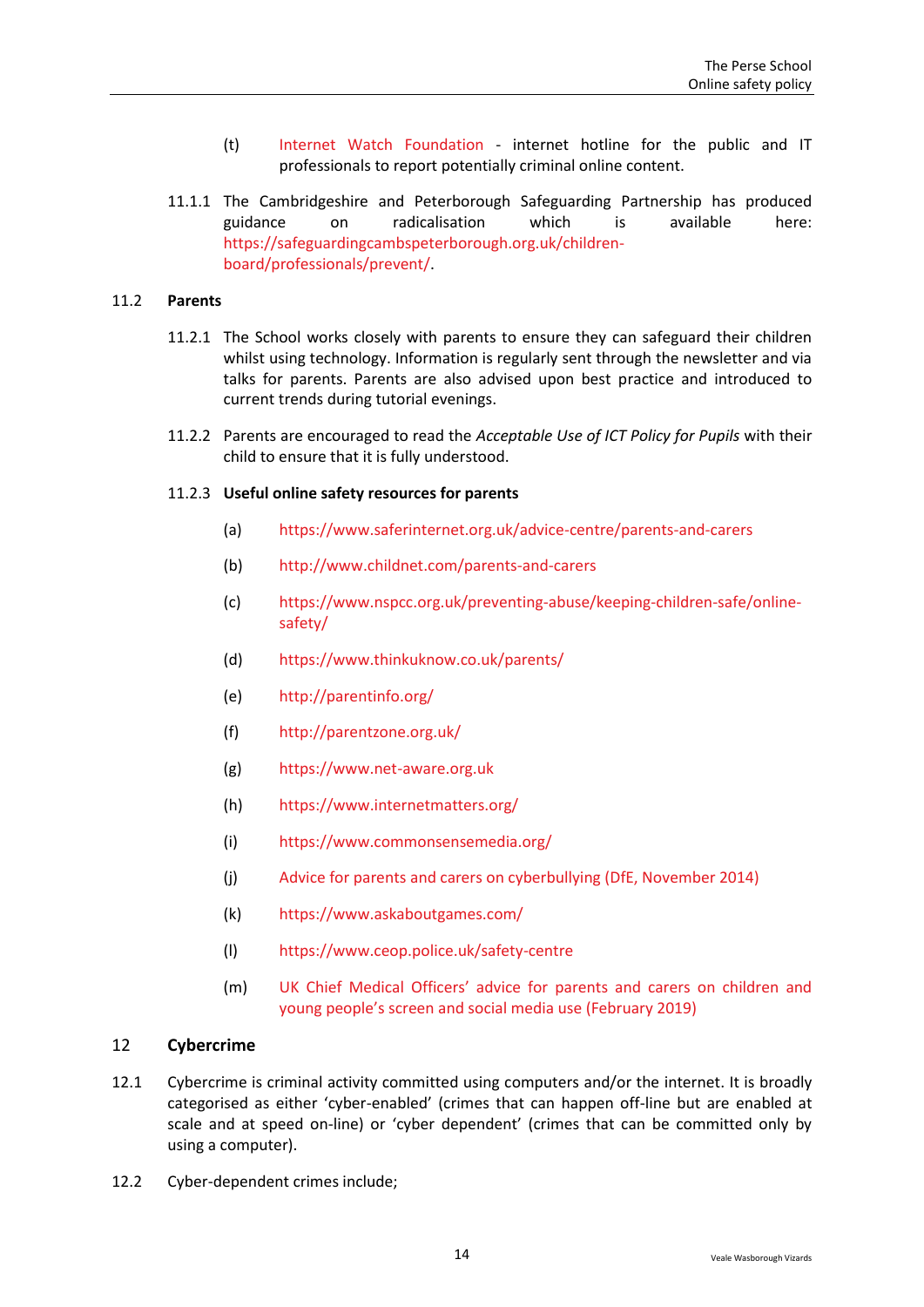- 12.2.1 unauthorised access to computers (illegal 'hacking'), for example, accessing a school's computer network to look for test paper answers or change grades awarded;
- 12.2.2 denial of service (Dos or DDoS) attacks or 'booting', which are attempts to make a computer, network or website unavailable by overwhelming it with internet traffic from multiple sources; and
- 12.2.3 making, supplying or obtaining malware (malicious software) such as viruses, spyware, ransomware, botnets and Remote Access Trojans with the intent to commit further offence, including those above.
- 12.3 The School is aware that pupils with particular skill and interest in computing and technology may inadvertently or deliberately stray into cyber-dependent crime.
- 12.4 If staff have any concerns about a child in this area, they should refer the matter to the Designated Safeguarding Lead immediately. The Designated safeguarding Lead should then consider referring into the Cyber Choices programme. This is a nationwide police programme supported by the Home Office and led by the National Crime Agency, working with regional and local policing. It aims to intervene where young people are at risk of committing, or being drawn into, low level cyber-dependent offences and divert them to a more positive use of their skills and interests. Cyber Choices does not currently cover 'cyberenabled' crime such as fraud, purchasing of illegal drugs on-line and child sexual abuse and exploitation, nor other areas of concern such as on-line bullying or general on-line safety.

#### <span id="page-16-0"></span>13 **Risk assessment**

- 13.1 Where a concern about a pupil's welfare is identified, the risks to that pupil's welfare will be assessed and appropriate action will be taken to reduce the risks identified.
- 13.2 The format of risk assessment may vary and may be included as part of the School's overall response to a welfare issue, including the use of individual pupil welfare plans (such as behaviour, healthcare and education plans, as appropriate). Regardless of the form used, the School's approach to promoting pupil welfare will be systematic and pupil focused.
- 13.3 The Head has overall responsibility for ensuring that matters which affect pupil welfare are adequately risk assessed and for ensuring that the relevant findings are implemented, monitored and evaluated.
- 13.4 Day to day responsibility to carry out risk assessments under this policy will be delegated to Deputy Head (Pupil development and welfare), Prep Deputy Head or Pelican Deputy Head (as appropriate) who have been properly trained in, and tasked with, carrying out the particular assessment.

## <span id="page-16-1"></span>14 **Record keeping**

- 14.1 All records created in accordance with this policy are managed in accordance with the School's policies that apply to the retention and destruction of records.
- 14.2 All serious incidents involving the use of technology will be logged centrally in the IT incident log by the Director of ICT and as part of the pupil or staff record.
- 14.3 The information created in connection with this policy may contain personal data. The School's use of personal data will be in accordance with data protection law. The School has published privacy notices on its website which explain how the School will use personal data.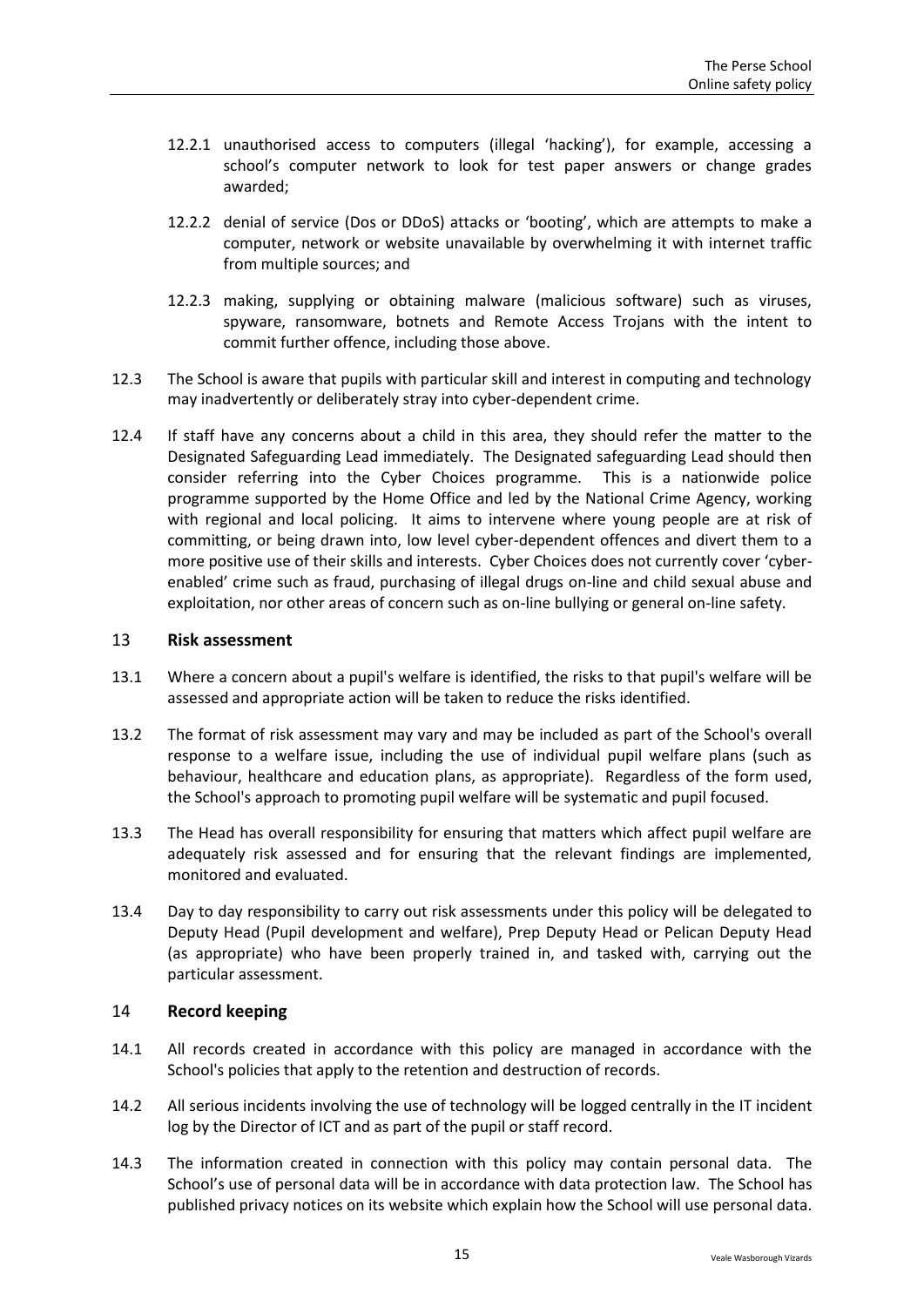The School's approach to data protection compliance is set out in the School's data protection policies and procedures when handling personal data created in connection with this policy. This includes the School's *Data Protection Policy* and *Information Security and Sharing Data Guidance*, which are contained in the *Data Protection and Information Security Handbook*.